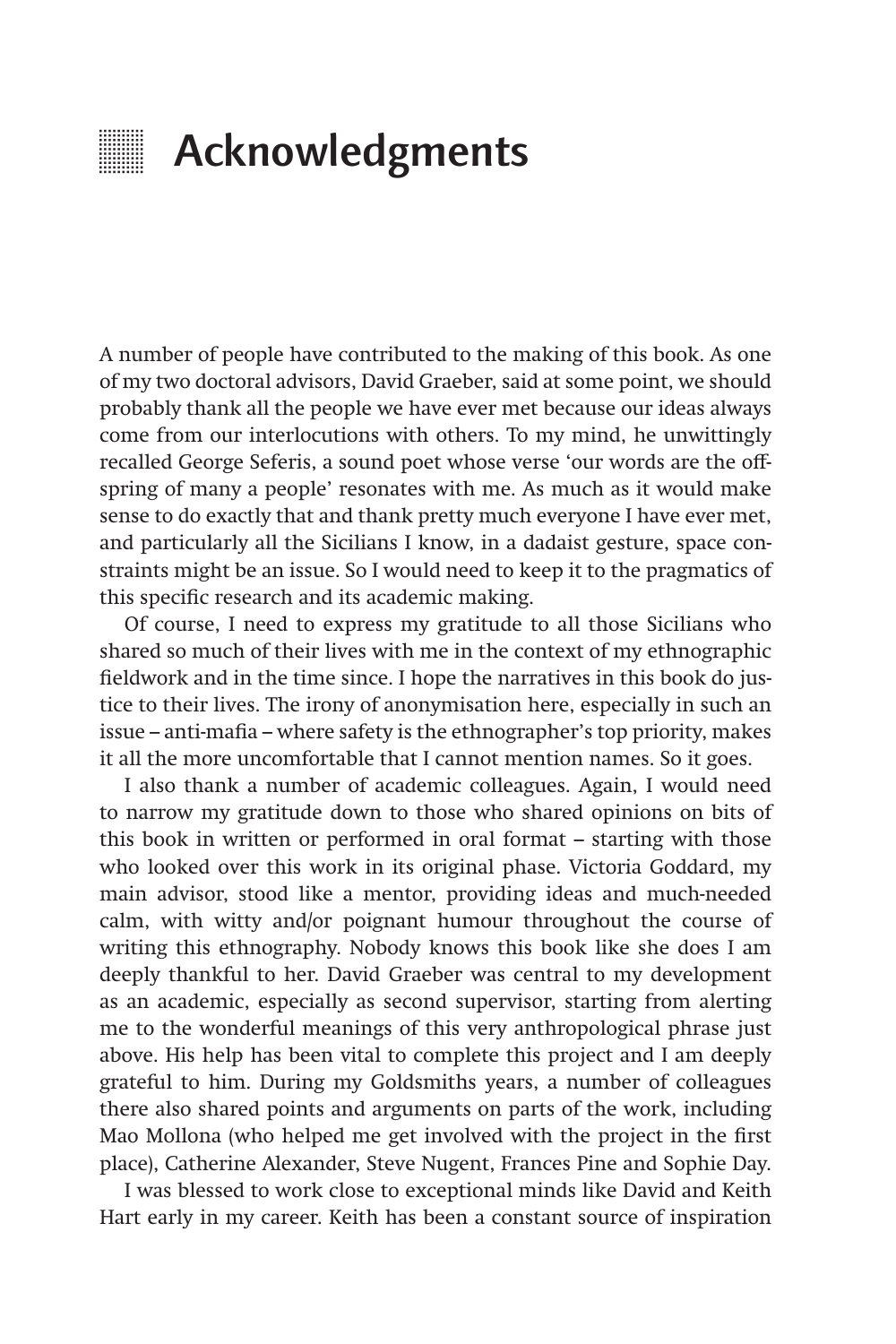and support, especially since early 2013, when I joined him in the Human Economy project in South Africa. This book is, after all, one of many outcomes of this ongoing, fascinating collective work. Since I first met him in 2008, I started thinking of him as a living institution of sorts, and I am happy to consider him a friend today. In late 2014 I met and, since then, worked with another fantastic thinker, Bruce Kapferer, who also supported the completion of this monograph – and whom I also thank for his help.

Speaking of institutions, I am grateful to the Wenner-Gren Foundation for Anthropological Research for funding the fieldwork of this research with grant 7900 (and for uplifting my spirits); to the Wingate Scholarships for their generous funding of part of the writing process; to the Royal Anthropological Institute for support offered through the Sutasoma award for outstanding anthropological research; and to Goldsmiths Anthropology for two bursaries. I should also add Greece's National Centre for Books' (EKEBI) fellowship, which implicitly reminded me how right Geertz was in arguing that ethnography can be a literary genre. Without all the above funding, this research would have been impossible.

Friends and colleagues in academia have read bits of this book. I am deeply indebted to Anton Blok, Michael Herzfeld, and Chris Gregory; as well as to Jeff Pratt, Don Nonini, Sarah Ashwin, Sharryn Kasmir, Patrick LaViolette, Gabriela Vargas-Cetina, Jeff Cole, Susana Narotzky, John A. Davis, Evthimios Papataxiarchis, Mark Holmström, Johnny Parry, Sylvia Yunko Yanagisako, Naor Ben-Yehoyada, Chris Hann, Don Kalb, Gavin Smith, Alan Abramson, John Sharp, Dino Palumbo, and Umberto Santino. Of course, deepest thanks go to Jane and Peter Schneider, whose sympathy, help and support matches my admiration for their work and life commitment to Sicily. I would also like to thank friends and colleagues from the three sites this project has been stationed in (alongside its maker) – London, Pretoria and Bergen – who have been my cohort group, and whose companionship and camaraderie I would like to openly acknowledge: Olivia Swift, Eeva Kesküla, Sarah O'Neill, Luna Glucksberg, Liz Saleh, Veronica Barassi, Tim Martindale, Martin Fotta, Jessie Sklair, Nandera Mhando, Maka Suarez, Patricia Matos, Dimitra Kofti, Giovanni Orlando, Michael Hoffman, Francisco Calafate and Diego Orlando (for their fantastic photos), Kostas Aivaliotis, the Egalitarianism group in Norway (Bjørn Bertelsen, Knut Rio, Axel Rudi, Ale Zagato, Martin Hjortsberg, Maria Styve, Mari Korsbrekke) and the Human Economy group in South Africa (especially Vito Laterza, Ted Powers, Tijo Salverda, Marina Martin). The same goes for people we worked with in seminars, on panels and in more informal conduct and who have shared thoughts on this Sicilian ethnogra